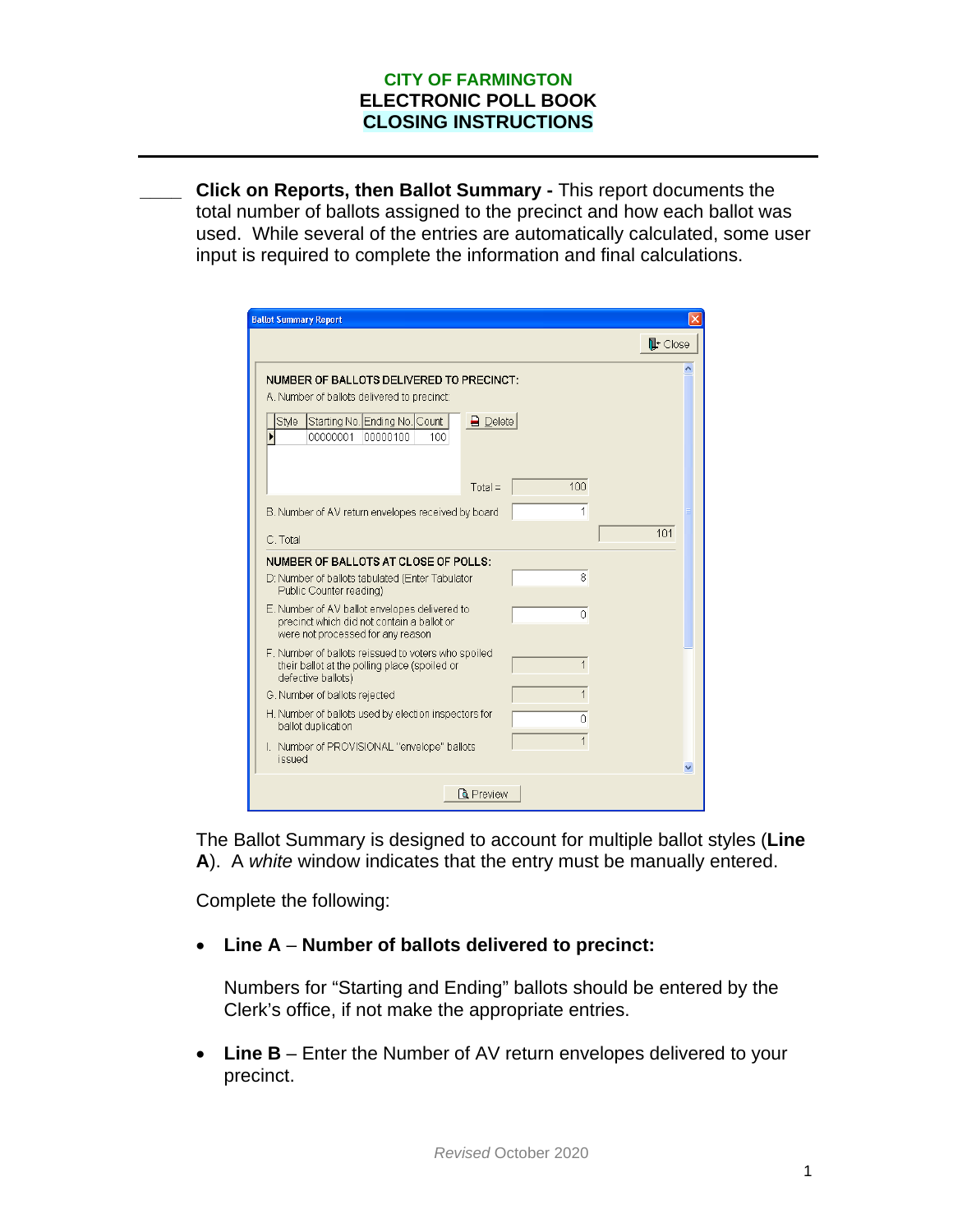• **Line C** – will automatically fill in once you **Tab** through or click on the next section.

# **NUMBER OF BALLOTS AT CLOSE OF POLLS:**

- Line **D** Enter the total number of ballots tabulated. This reading should be taken directly from the public counter on the front of the tabulator.
- **Line E** Enter the number of AV ballot envelopes delivered to precinct which did not contain a ballot or were not processed for any reason.
- **Line F –** The total number of ballots reissued to voters who spoiled their ballot at the polling place (spoiled or defective ballots) is automatically calculated.
- Line **G** The total number of ballots rejected by election inspectors at the polling place is automatically calculated.
- **Line H –** Enter the number of ballots used by election inspectors for ballot duplication. (These ballots are taken from the supply of unused ballots following the close of the polls.).
- Line I Enter the number of PROVISIONAL "envelope" ballots issued.
- Line  $J$  Enter the number of UNUSED BALLOTS. Working with the unused (left over) ballots (using your "Tab" key), enter the "Starting Number" (lowest numbered ballot remaining) and hit **Tab**. Next, enter the highest numbered ballot remaining (which is the same number reported under **Line A** above) and hit **Tab**.

Note that the "Starting Number" and "Ending Number" are automatically zero filled and the "Count" (total number of unused ballots) is automatically calculated.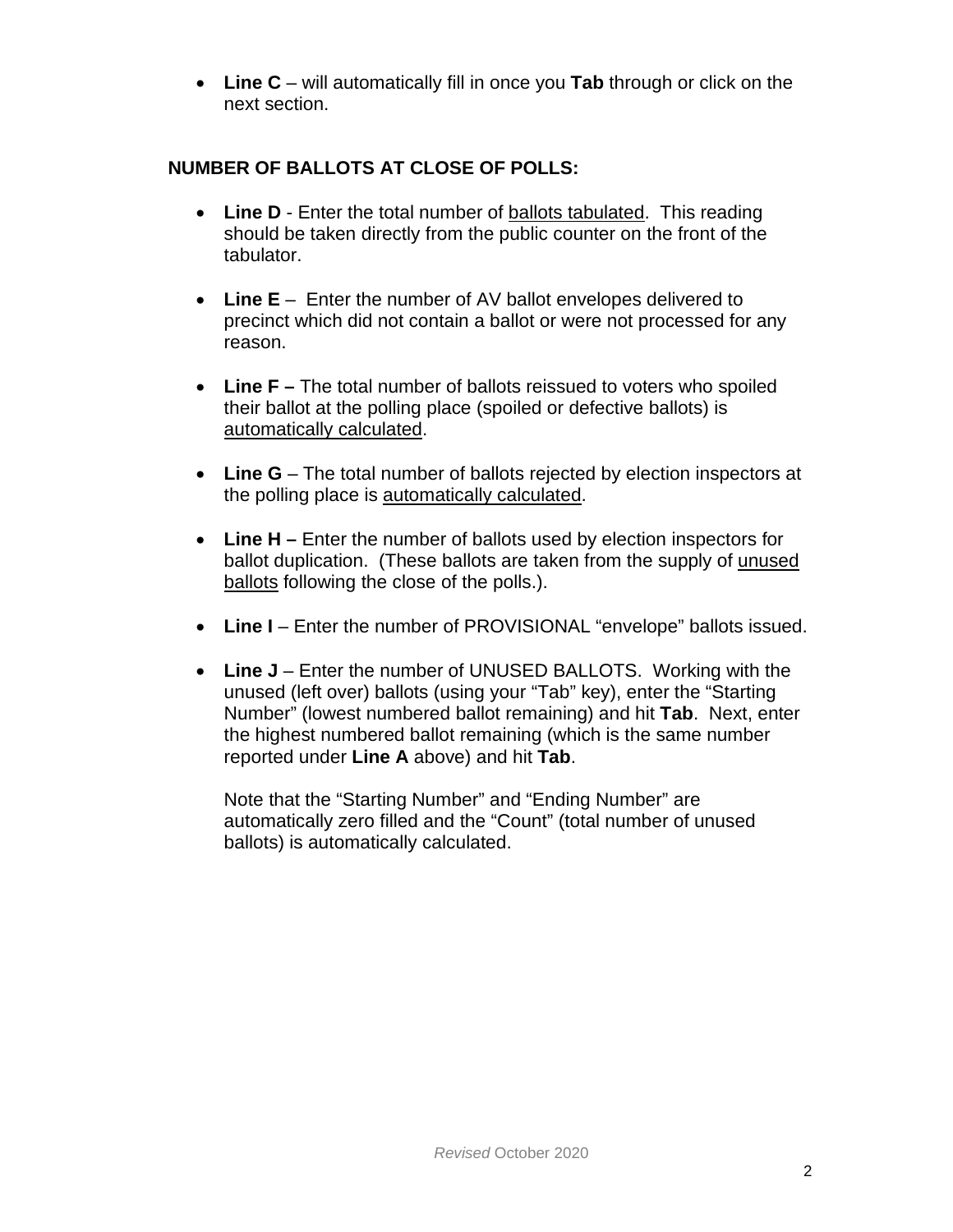| <b>Ballot Summary Report</b>                                                                                                     |                 |                              |
|----------------------------------------------------------------------------------------------------------------------------------|-----------------|------------------------------|
|                                                                                                                                  |                 | <b>IL</b> <sup>+</sup> Close |
| C. Total                                                                                                                         |                 | ग्रा                         |
| NUMBER OF BALLOTS AT CLOSE OF POLLS:                                                                                             |                 |                              |
| D: Number of ballots tabulated (Enter Tabulator<br>Public Counter reading)                                                       | $\mathbf{R}$    |                              |
| E. Number of AV ballot envelopes delivered to<br>precinct which did not contain a ballot or<br>were not processed for any reason | n               |                              |
| F. Number of ballots reissued to voters who spoiled<br>their ballot at the polling place (spoiled or<br>defective ballots)       | 1               |                              |
| G. Number of ballots rejected                                                                                                    | 1               |                              |
| H. Number of ballots used by election inspectors for<br>ballot duplication                                                       | Ö               |                              |
| I. Number of PROVISIONAL "envelope" ballots<br>issued                                                                            | 1               |                              |
| J. Number of UNUSED BALLOTS:                                                                                                     |                 |                              |
| $\Box$ Delete<br>Style<br>Starting No Ending No. Count<br>00000011<br>00000100<br>Ы<br>Яf                                        |                 |                              |
| $Total =$                                                                                                                        | 90 <sup>1</sup> |                              |
| K. Total of Lines D. E. F. G. H. I and J.                                                                                        |                 | 101                          |
| L. Difference                                                                                                                    |                 | $\Omega$                     |
| <b>Q</b> Preview                                                                                                                 |                 |                              |

• **Line K** – The **Total of Lines D, E, F, G, H, I and J** is automatically calculated.

If the total reported under **Line C** is different than the total reported under **Line K**, and you cannot determine why, call the Clerk's office.

• **Line L** – The **Difference** between **Line C** and **Line K** is automatically calculated.

**\*L must be 0. If L is not 0, double check items 3-8 and ensure everything was entered correctly. If there is a known reason for not balancing and it is unable to be resolved, a detailed Remark must be made to explain to the Board of Canvassers why the precinct does not balance.**

After manually entering and verifying all required entries, click on the **Preview** button to generate the final **Ballot Summary Report**. (See sample below)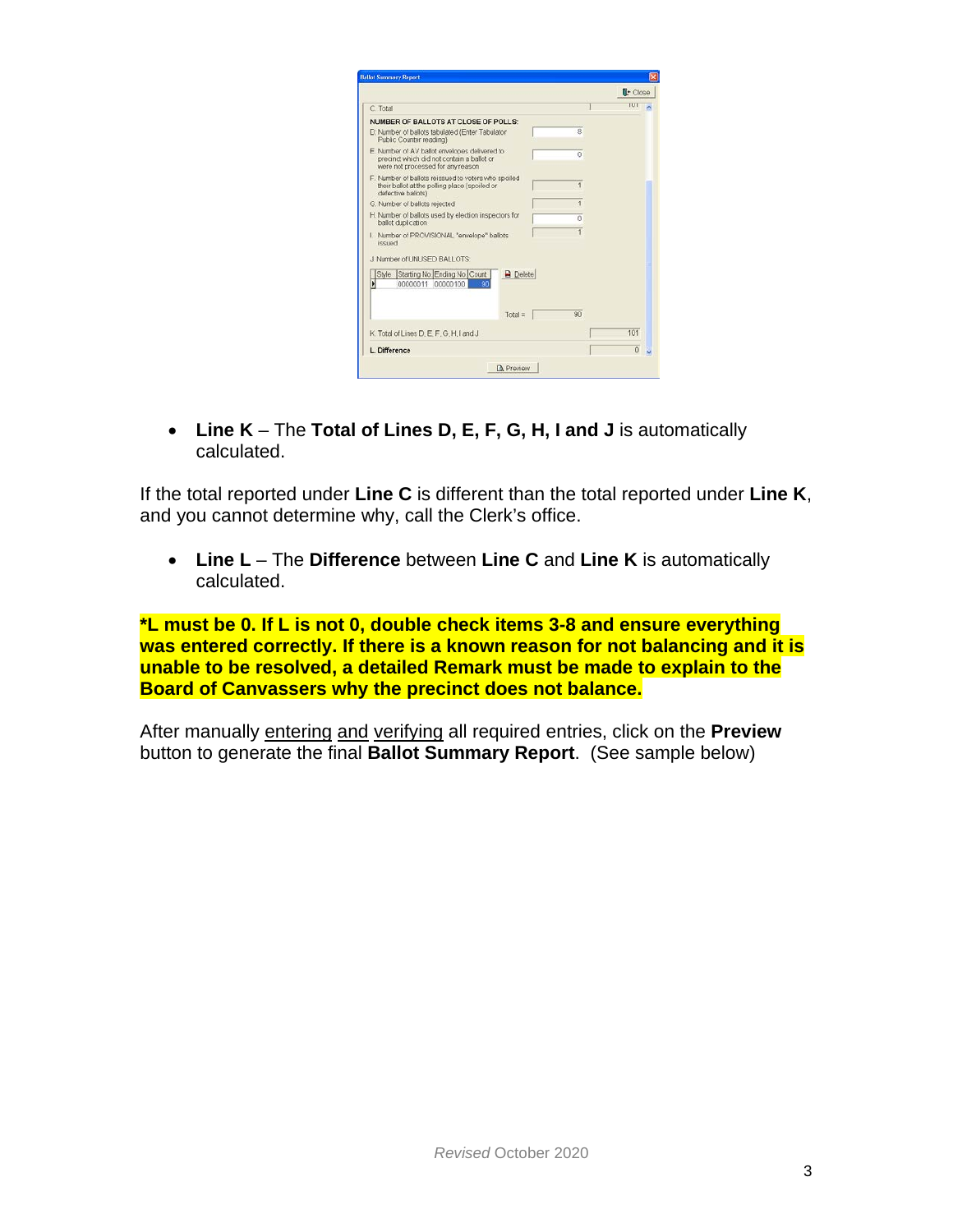|                                                                                                                      |                |                                                      | <b>BALLOT SUMMARY</b>                                                    |     |  |  |  |  |  |
|----------------------------------------------------------------------------------------------------------------------|----------------|------------------------------------------------------|--------------------------------------------------------------------------|-----|--|--|--|--|--|
|                                                                                                                      |                | WE CERTIFY THE FOLLOWING:                            |                                                                          |     |  |  |  |  |  |
|                                                                                                                      |                | NUMBER OF BALLOTS DELIVERED TO PRECINCT:             |                                                                          |     |  |  |  |  |  |
|                                                                                                                      |                | A. Number of offcial ballots delivered to precinct:  |                                                                          |     |  |  |  |  |  |
|                                                                                                                      |                | Ballot Style Starting No. Ending No.                 | Count                                                                    |     |  |  |  |  |  |
|                                                                                                                      | <b>Monel</b>   | 00000001<br>00000100                                 | 100                                                                      |     |  |  |  |  |  |
|                                                                                                                      |                |                                                      | 100                                                                      |     |  |  |  |  |  |
|                                                                                                                      |                |                                                      | B. Number of absent voter return envelopes received by board:            | 1   |  |  |  |  |  |
|                                                                                                                      |                | C. Total of lines A and B (Must match Line K below): |                                                                          | 101 |  |  |  |  |  |
|                                                                                                                      |                | NUMBER OF BALLOTS AT CLOSE OF POLLS:                 |                                                                          |     |  |  |  |  |  |
|                                                                                                                      |                | D. Number of ballots tabulated:                      |                                                                          | 6   |  |  |  |  |  |
| E. Number of AV ballot envelopes delivered to precinct which did not<br>ballot or were not processed for any reason: |                |                                                      |                                                                          | n.  |  |  |  |  |  |
| F. Number of ballots reissued to voters who spoiled their ballot at the r<br>place (spoiled or defective ballots):   |                |                                                      |                                                                          | 1   |  |  |  |  |  |
|                                                                                                                      |                | G. Number of ballots rejected:                       |                                                                          | 1   |  |  |  |  |  |
|                                                                                                                      |                |                                                      | H. Number of ballots used by election inspectors for ballot duplications | n   |  |  |  |  |  |
|                                                                                                                      |                | I. Number of PROVISIONAL "envelope" ballots issued:  |                                                                          | 1   |  |  |  |  |  |
|                                                                                                                      |                | J. Number of UNUSED BALLOTS (excess ballots):        |                                                                          |     |  |  |  |  |  |
|                                                                                                                      |                | Ballot Style Starting No. Ending No.                 | Count                                                                    |     |  |  |  |  |  |
|                                                                                                                      | <b>Monel</b>   | 00000009<br>00000100                                 | 92                                                                       |     |  |  |  |  |  |
|                                                                                                                      |                |                                                      | 92                                                                       |     |  |  |  |  |  |
|                                                                                                                      |                |                                                      | K. Total of Lines D. E. F. G. H. I. and J (Must match Line C above);     | 101 |  |  |  |  |  |
|                                                                                                                      |                |                                                      |                                                                          |     |  |  |  |  |  |
|                                                                                                                      | L. Difference: |                                                      |                                                                          | ٥   |  |  |  |  |  |
|                                                                                                                      |                |                                                      |                                                                          |     |  |  |  |  |  |

**\_\_\_\_ Click** the disk icon and PDF



**\_\_\_\_** Double click the Farm(Precinct#)MonthYear folder in the encrypted flash drive (Transcend). Click Save.

#### **\_\_\_\_ Complete the FILE BACKUP**

A final File Backup **must** be performed immediately following the close of the polls and the completion of the Ballot Summary.

#### **\_\_\_\_ Complete the SAVE HISTORY**

A final Save History **must** be performed immediately following the close of the polls and the completion of the Ballot Summary.

### **\_\_\_\_ SAVE AND DOWNLOAD REPORTS**

**Three** reports must be saved as PDF files and downloaded to the designated folder for this election for delivery to the Clerk's office Receiving Board:

*Revised* October 2020 1) Remarks (there MUST be at least one remark made to save the report)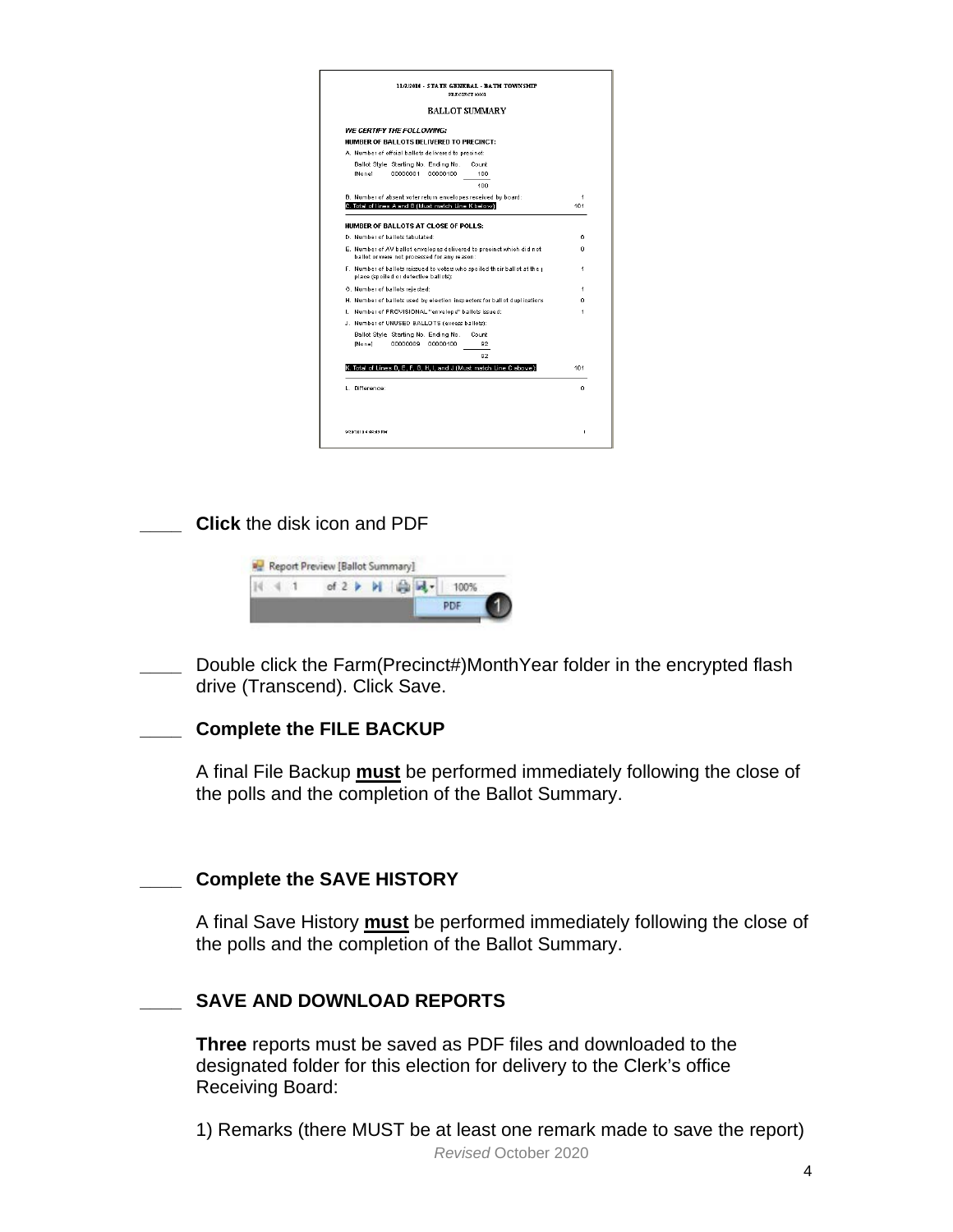2) List of Voters 3) Ballot Summary (you already did this in step 1 above).

Click on "**Reports**" then click on **Remarks**.



Click on the disk icon and PDF. The **Farm(Precinct #)MonthYear** folder selected for the last report should automatically pop up. Always check to make sure you are in the encrypted flashdrive (Transcend) and the correct folder before clicking Save.

| <b>REMARKS</b>             |             |                                                                                                                                   |  |  |  |
|----------------------------|-------------|-----------------------------------------------------------------------------------------------------------------------------------|--|--|--|
| Date / Time                | <b>User</b> | <b>Remarks</b>                                                                                                                    |  |  |  |
| 10/2/2008 2:03:39 PM ADMIN |             | Ben Johnson went home early due to illness.                                                                                       |  |  |  |
| 10/2/2008 2:05:36 PM ADMIN |             | Challenger Scott Johnson was reminded to address<br>all challenges to the precinct chair, not the voter<br>directly.              |  |  |  |
| 10/2/2008 2:07:10 PM ADMIN |             | The ballot bin was full causing ballots to jam. We<br>removed the ballots and secured them in the ballot<br>container. Seal#38642 |  |  |  |

**Click on Close in the upper right**

**Now,** Click on **"Reports"** then click on **List of Voters -**



**View the list of voters to verify the number of voters.**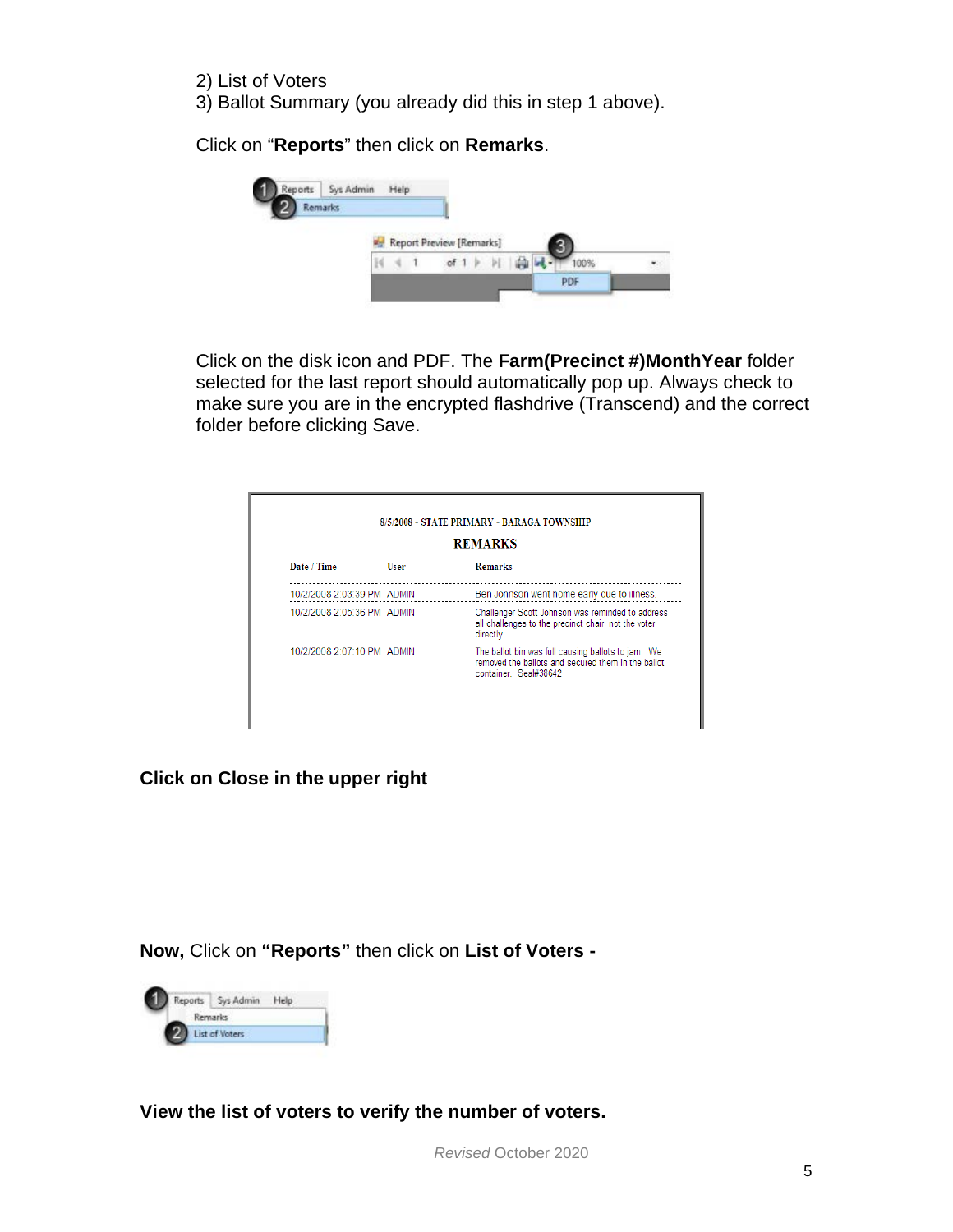|   | 11/3/2009 - NOVEMBER CONSOLIDATED - PAW PAW TOWNSHIP |                       |                |  |  |
|---|------------------------------------------------------|-----------------------|----------------|--|--|
|   |                                                      | <b>LIST OF VOTERS</b> |                |  |  |
| # | <b>Voter Name</b>                                    | <b>Ballots</b>        | <b>Remarks</b> |  |  |
|   | Mcqvf, Chewbacca 00000001                            |                       |                |  |  |
| 2 | Mcqvf, Clara Riker 00000002                          |                       |                |  |  |
| 3 |                                                      | 00000003              |                |  |  |
| 4 | Mcqvf, Egwene                                        | 00000004              |                |  |  |
| 5 | Mcqvf, Elaine 00000005                               |                       |                |  |  |
| 6 | Mcqvf, Jabba Hutt 00000006                           |                       |                |  |  |
|   | Mcqvf, Lando C 00000007                              |                       |                |  |  |

PDF 3

Select the disk icon and PDF. The **Farm(Precinct #)MonthYear** folder selected for the last report should automatically pop up. Always check to make sure you are in the encrypted flashdrive (Transcend) and the correct folder before clicking Save.

## **VERIFICATION OF SAVED FILES**

- 1. To verify that you SAVED THE FILES AND DOCUMENTS TO THE FLASH DRIVE, click on the **Folder** icon on the bottom task bar.
	- 1. Open the Farm(Precinct #)MonthYear folder and verify the following tasks have been completed and that all required files and data are saved in the folder: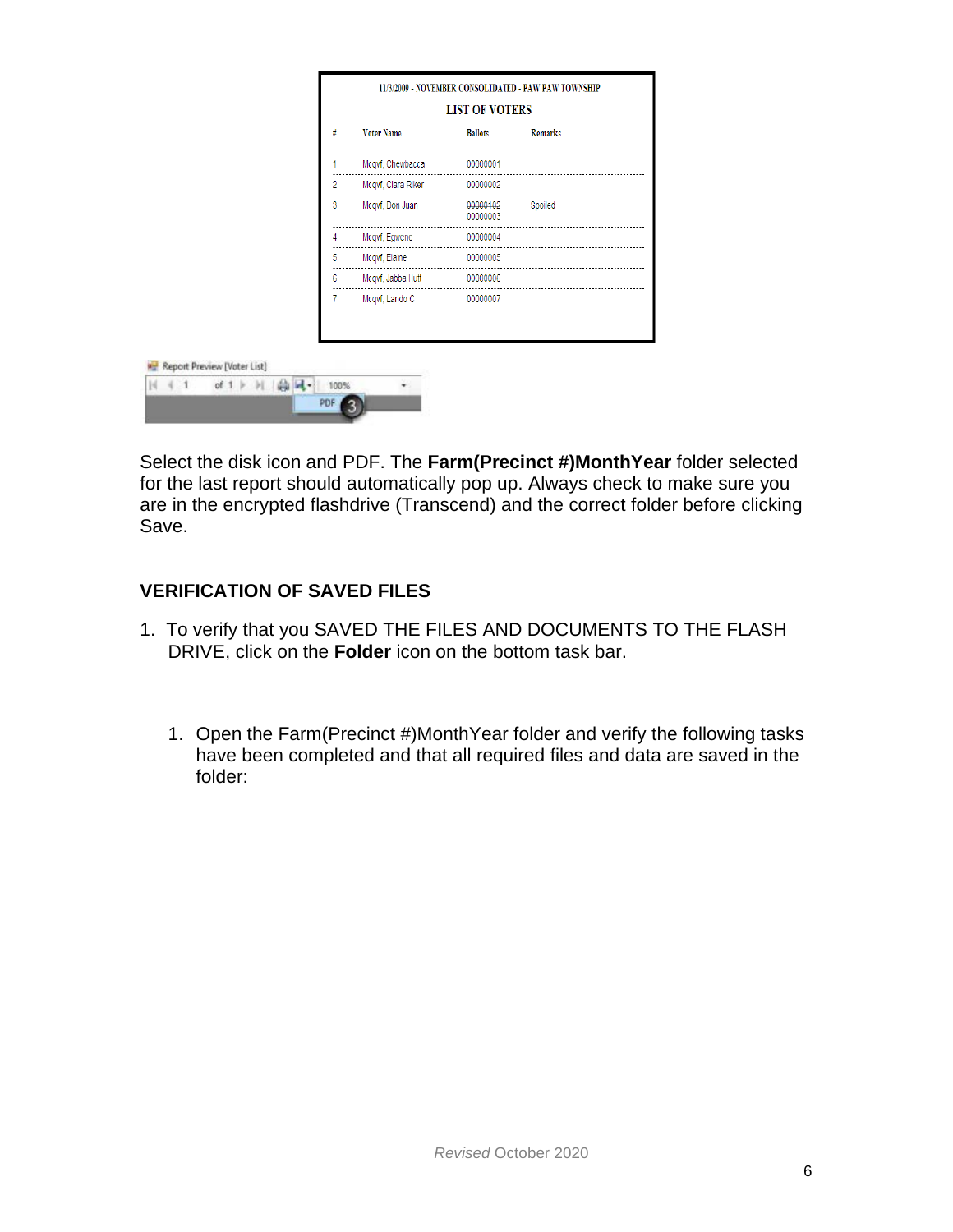| <b>Contract Contract</b><br>Farm1March2020<br>$\overline{\mathbf{v}}$                                                                                                   |                                                                                                                                                          |                                                                                                                                                    |                                                                                                                            |                                                         |                         | X<br>□                                 |
|-------------------------------------------------------------------------------------------------------------------------------------------------------------------------|----------------------------------------------------------------------------------------------------------------------------------------------------------|----------------------------------------------------------------------------------------------------------------------------------------------------|----------------------------------------------------------------------------------------------------------------------------|---------------------------------------------------------|-------------------------|----------------------------------------|
| Share<br>View<br>File<br>Home                                                                                                                                           |                                                                                                                                                          |                                                                                                                                                    |                                                                                                                            |                                                         |                         | $\hat{\phantom{a}}$                    |
| $\chi$ Cut<br><b>W</b> Copy path<br>Pin to Quick Copy<br>Paste<br><b>F</b> Paste shortcut<br>access                                                                     | ch<br>Delete Rename<br>Move<br>Copy<br>$to -$<br>to.<br>٠                                                                                                | New item -<br>F <sup>1</sup> Easy access *<br>New<br>folder                                                                                        | Dpen *<br>$\triangleright$ Edit<br>Properties<br><b>A</b> History                                                          | Select all<br><b>Select none</b><br><b>Relation</b>     |                         |                                        |
| Clipboard                                                                                                                                                               | Organize                                                                                                                                                 | New                                                                                                                                                | Open                                                                                                                       | Select                                                  |                         |                                        |
| $\rightarrow$                                                                                                                                                           | Transcend (E:) > Farm1March2020                                                                                                                          |                                                                                                                                                    |                                                                                                                            | $\checkmark$                                            | Ō                       | Search Farm1March2020<br>$\circ$       |
| $\wedge$<br><b>ConeDrive</b>                                                                                                                                            | $\hat{\phantom{a}}$<br>Name                                                                                                                              | Date modified                                                                                                                                      | Type                                                                                                                       | Size                                                    |                         |                                        |
| $\Box$ This PC<br>3D Objects<br>$\Box$ Desktop<br>Documents<br>Downloads<br>Music<br><b>Pictures</b><br><b>  </b> Videos<br><b>EL</b> Local Disk (C:)<br>Transcend (E:) | <b>EPB</b><br>EPB.accdb<br>图a epb_history<br>Farm1March2020 - Shortcut<br><b>Por</b> rptBallotSummary<br><b>Dog</b> rptRemarks<br><b>DO</b> rptVoterList | 2/27/2020 9:32 AM<br>2/28/2020 12:40 PM<br>2/28/2020 12:40 PM<br>2/28/2020 12:39 PM<br>2/28/2020 1:40 PM<br>2/28/2020 1:40 PM<br>2/28/2020 1:41 PM | File folder<br><b>ACCDB File</b><br>Microsoft Excel C<br>Shortcut<br><b>PDF File</b><br><b>PDF File</b><br><b>PDF File</b> | 17,680 KB<br>$2$ KB<br>1 KB<br>4 KB<br>121 KB<br>$2$ KB |                         |                                        |
| COF-CLERK (\\CH-FILESERVEF                                                                                                                                              |                                                                                                                                                          |                                                                                                                                                    |                                                                                                                            |                                                         |                         |                                        |
| $\equiv$ USERS (L:)                                                                                                                                                     |                                                                                                                                                          |                                                                                                                                                    |                                                                                                                            |                                                         |                         |                                        |
| COF-COMMON (NCH-FILESE<br>Transcend (E:)                                                                                                                                |                                                                                                                                                          |                                                                                                                                                    |                                                                                                                            |                                                         |                         |                                        |
| Farm1March2020                                                                                                                                                          |                                                                                                                                                          |                                                                                                                                                    |                                                                                                                            |                                                         |                         |                                        |
|                                                                                                                                                                         |                                                                                                                                                          |                                                                                                                                                    |                                                                                                                            |                                                         |                         |                                        |
| 7 items                                                                                                                                                                 |                                                                                                                                                          |                                                                                                                                                    |                                                                                                                            |                                                         | <b>SE List of Virte</b> | 胆固<br>9/20/2010 2:06 PM PCF Complete D |

- Did you **complete** a **final back up** (epb.accdb) and **save** it to the **external flash drive**?
- Did you **save** the **history** (epb\_history.txt) to the **external flash drive**?
- Did you **save** the **Ballot Summary Report** (Ballot Summary.pdf) in **PDF format** to the **external flash drive**?
- Did you **save** the **Remarks Report** (Remarks.pdf) in **PDF format** to the **external flash drive**?
- Did you **save** the **List of Voters Report** (List of Voters.pdf) in **PDF format** to the **external flash drive**?

## **\_\_\_\_ AFTER REPORTS AND HISTORY HAS BEEN SAVED**

- 1. Exit the program by clicking on the **X** in the upper right hand corner of the screen, click "Yes". Click on the **"Window'"** in the lower left hand corner – Click "shutdown".
- 2. Close the Electronic Poll Book.